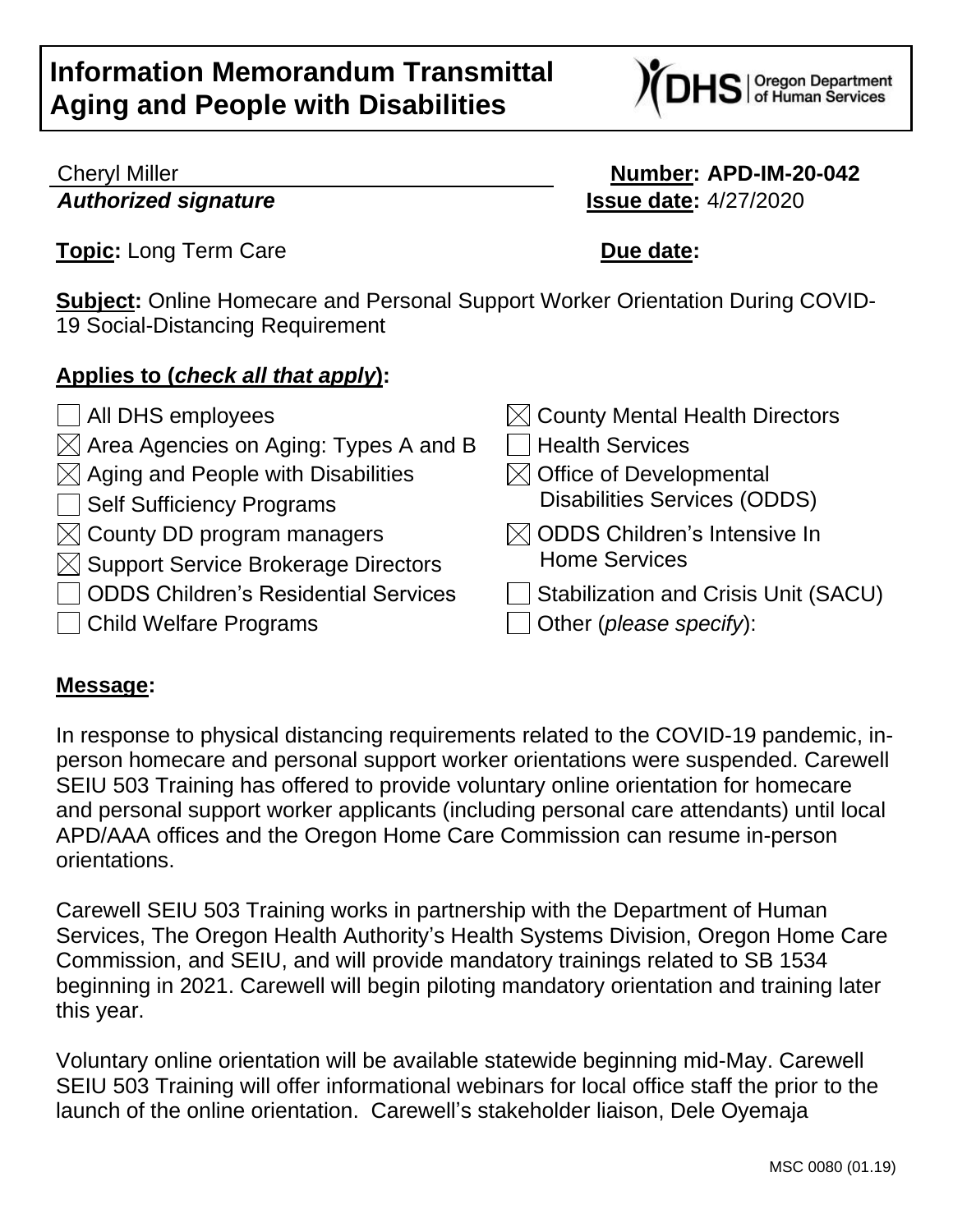[\(dele.oyemaja@risepartnership.com\)](mailto:dele.oyemaja@risepartnership.com), will contact local offices beginning next week to provide information about online orientation and invite staff to participate in a webinar.

The orientation flyer and FAQs attached to this transmittal are for local office reference and should not be distributed to applicants at this time.

A complete listing of statewide webinars, and orientation flyers and FAQs offices can distribute will soon be available and will be shared in an Information Memorandum.

For more information about Carewell SEIU, 503, please visit their website at [https://seiu503training.org/.](https://seiu503training.org/)

For information about SB 1534 and mandatory training, please visit the Oregon Home Care Commission's website at [https://www.oregon.gov/DHS/SENIORS-](https://www.oregon.gov/DHS/SENIORS-DISABILITIES/HCC/Pages/Senate-Bill-1534-Updates.aspx)[DISABILITIES/HCC/Pages/Senate-Bill-1534-Updates.aspx.](https://www.oregon.gov/DHS/SENIORS-DISABILITIES/HCC/Pages/Senate-Bill-1534-Updates.aspx)

*If you have any questions about this information, contact:*

| Contact(s): Jenny Cokeley, Special Projects Coordinator |      |
|---------------------------------------------------------|------|
| Phone: 503-378-8190                                     | Fax: |
| Email: Jenny.e.cokeley@dhsoha.state.or.us               |      |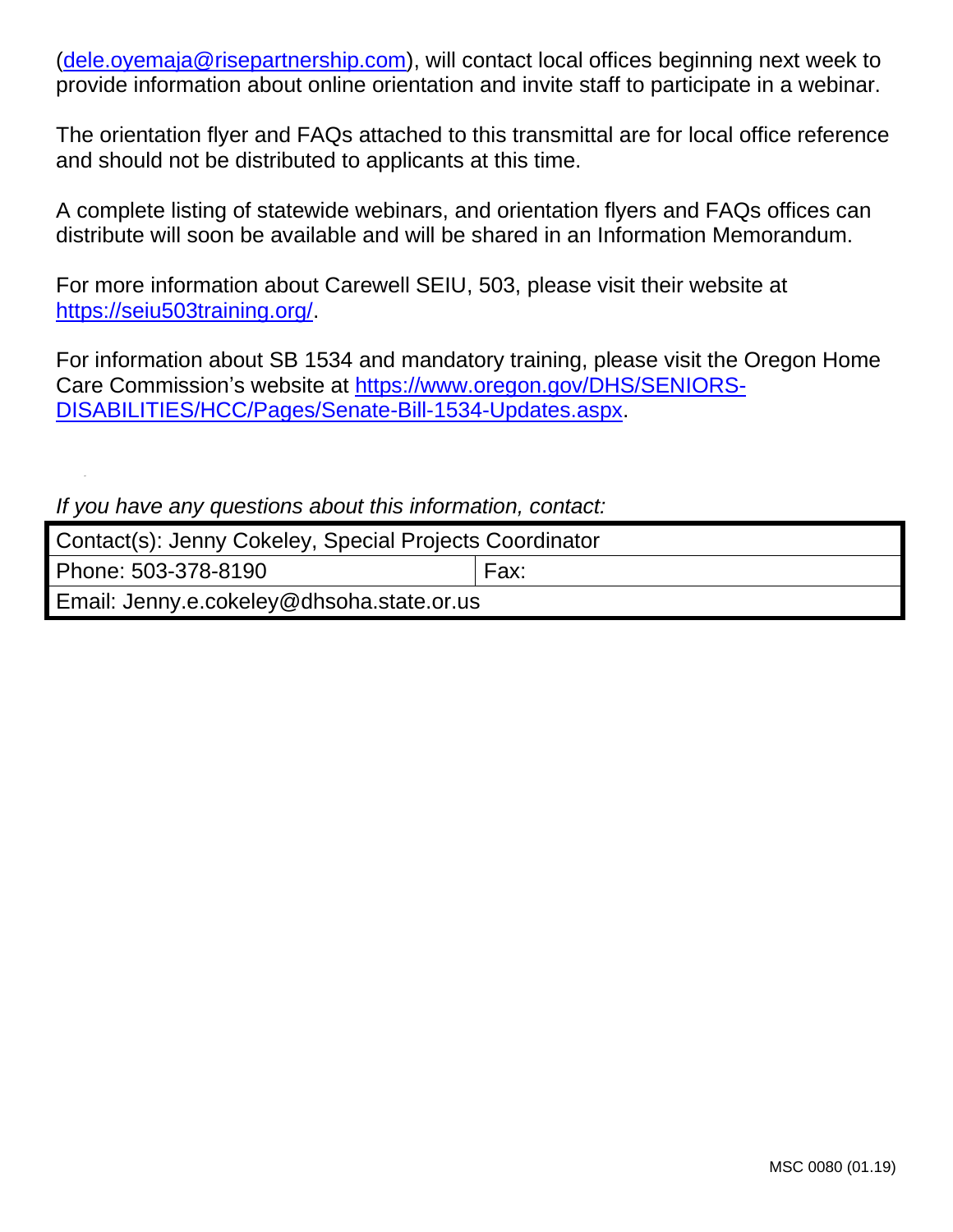

## Congratulations on your new career!

#### **Now more than ever, care providers play an essential role in our community.**

Carewell SEIU 503 Training is temporarily providing care provider orientation online so<br>you can kickstart your career while maintaining social distancing. This training fulfills<br>the orientation requirements for homecare wo you can kickstart your career while maintaining social distancing. This training fulfills the orientation requirements for homecare workers, personal support workers, and personal care attendants.

vill give you the tools and confidence you need to pro<br>e highest possible level of safety, services, and suppo This orientation will give you the tools and confidence you need to provide your consumer with the highest possible level of safety, services, and support. We look forward to seeing you online!





of content so you understand your new role.



#### **Self-Directed**

so you can complete it in multiple sittings.

**Learner Support**

because you're not in this alone.

**To get started, go to [seiu503training.org](http://seiu503training.org) and click "Register for Online Orientation" at the top of the page or menu bar to create a profile and sign up for orientation. You will need a valid email and a device with internet access to begin.**

**Questions?** Visit us online at [seiu503training.org](http://seiu503training.org), email us at [carewellseiu503training@risepartnership.com,](mailto:carewellseiu503training%40risepartnership.com?subject=Question%20about%20Online%20Orientation) or call us at 1-844-503-7348.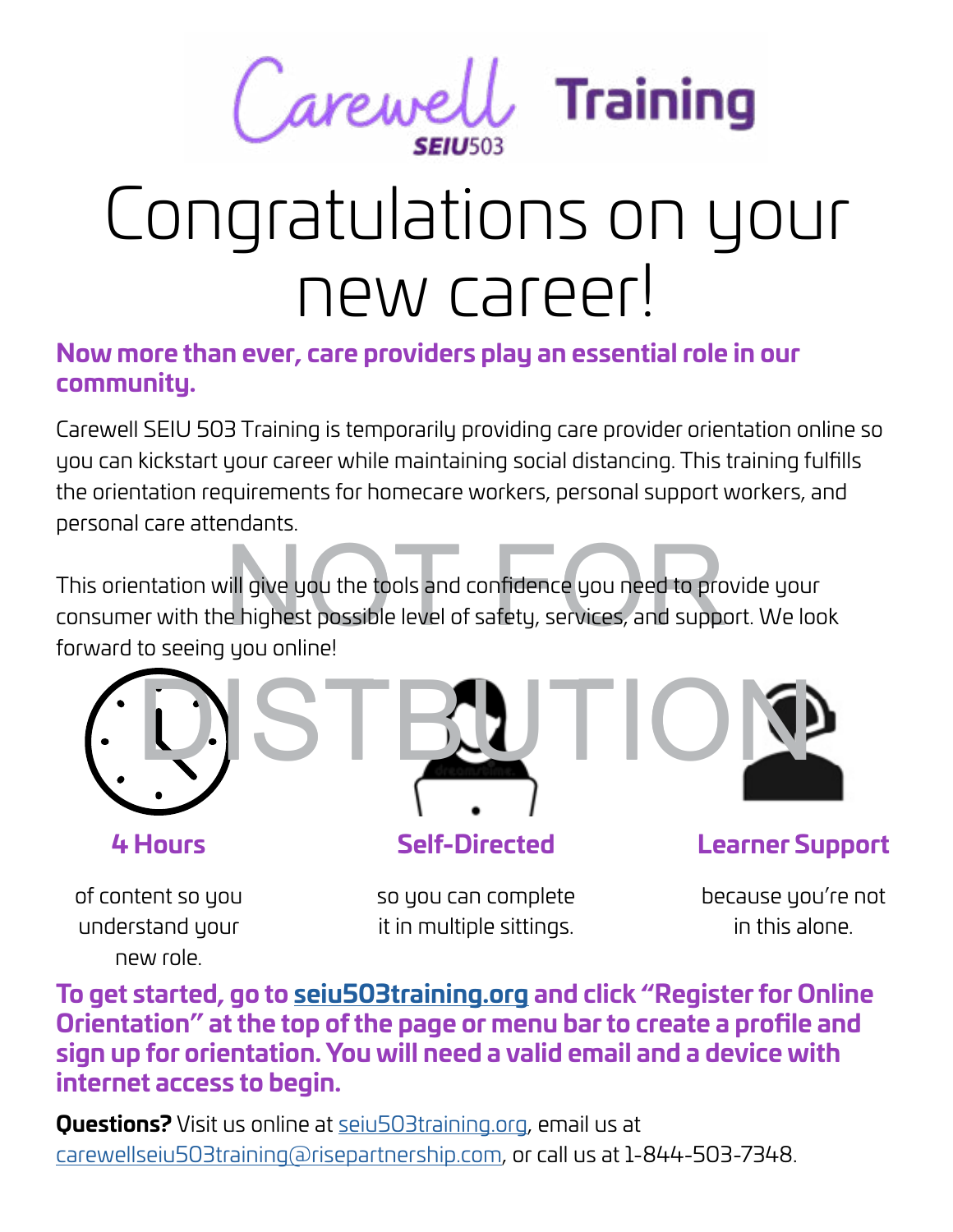# Online Orientation Q&As

#### **Can I still attend an in-person orientation?**

Not yet. Right now, online orientation is the only orientation available. In light of the ["Stay Home, Stay Healthy"](https://govstatus.egov.com/or-covid-19) order that is helping flatten the curve in Oregon, Carewell SEIU 503 Training is offering online orientation to allow you to get started without waiting for in-person orientations to be available again. Online orientation is a temporary measure, and we plan to make in-person orientations available after restrictions on gatherings are lifted.

#### **How do I sign up?**

complete training. Please note you will need a valid email address to get started.<br>How long is the online orientation?<br>The state of the continuent of the state of the state of the state of the state of the state of the sta Go to [seiu503training.org](http://seiu503training.org) and click "Register for Online Orientation" at the top of the page or menu bar to create a profile and sign up for orientation. You can log in from a smartphone, tablet, or computer. From there, you will receive instructions on how to

### **How long is the online orientation?**

not have to complete it in one sitting and your progress will be saved as you go.<br> **Where can I find help?**<br>
Where to assist you You san find more information on our website. The online orientation should take you between four and five hours to complete. You do

#### **Where can I find help?**

We're here to assist you! You can find more information on our website, [seiu503training.org](http://seiu503training.org) or email us at [carewellseiu503training@risepartnership.com](mailto:carewellseiu503training%40risepartnership.com?subject=Question%20about%20Online%20Orientation). You can call us at 1-844-503-7348 where representatives are available between 8am and 5 pm Monday through Friday.

#### **How can I fill out an application?**

Depending on which agency you're applying through, you will follow their instructions. More information can be found at [ohccworkforce.org/applications](http://ohccworkforce.org/applications)